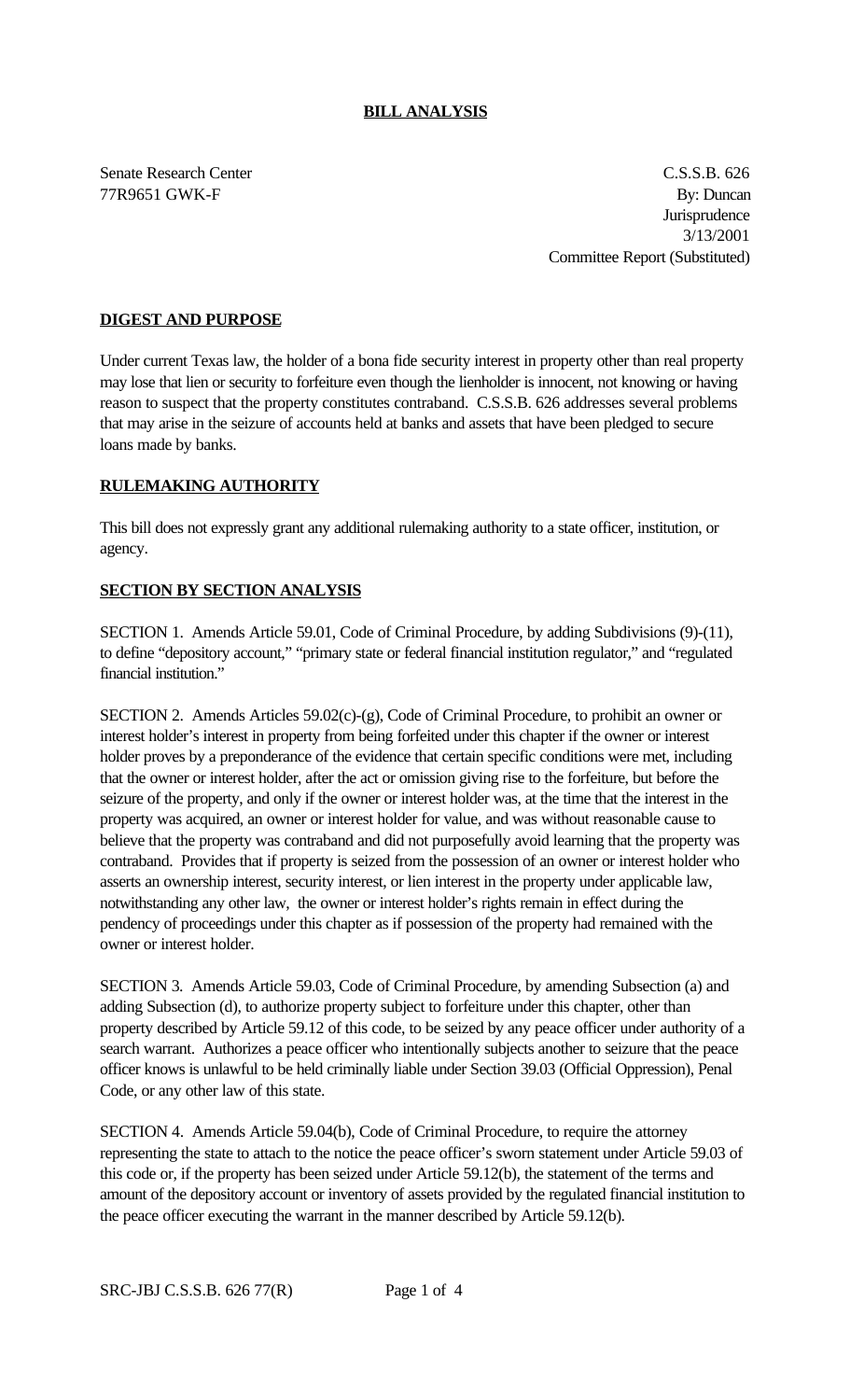SECTION 5. Amends Chapter 59, Code of Criminal Procedure, by adding Articles 59.12-59.14, as follows:

Art. 59.12. SEIZURE OF ACCOUNTS AND ASSETS AT REGULATED FINANCIAL INSTITUTION. (a) Provides that this article applies to property consisting of a depository account or assets in a regulated financial institution.

(b) Authorizes a regulated financial institution, at the time a seizure warrant issued under Chapter 18 is served on the institution, to take either of two enumerated actions.

(c) Requires the regulated financial institution, immediately on service of the seizure warrant, to take action as necessary to segregate the account or assets and to provide evidence, certified by an officer of the institution, of the terms and amount of the account or a detailed inventory of assets to the peace officer serving the warrant. Provides that a transaction involving an account or assets, other than the deposit or reinvestment of interest and except as otherwise provided by this article, or other normally recurring payments on the account or assets that do not involve distribution of proceeds to the owner is not authorized unless approved by the court that issued the seizure warrant or, if a forfeiture action has been instituted, the court in which that action is pending.

(d) Provides that any accrual to the value of the account or assets during the pendency of the forfeiture proceedings is subject to the procedures for the disbursement of interest under Article 59.08.

(e) Requires the court, if the regulated financial institution fails to release the depository account or assets to a peace officer pursuant to a seizure warrant or transfer the account or assets as required by Subsection (b), and as a result cannot comply with the court's forfeiture order, to order the regulated financial institution and its culpable officers, agents, or employees to pay actual damages, attorney's fees, and court costs incurred as a result of the institution's failure to comply, and authorizes the court to find the regulated financial institution and its culpable officers, agents, or employees in contempt.

(f) Provides that a regulated financial institution that complies with this article is not liable in damages because of the compliance.

(g) Provides that this article does not impair the right of the state to obtain possession of physical evidence or to seize a depository account or other assets for purposes other than forfeiture under this chapter, or waive criminal remedies available under other law.

Art. 59.13. DISCLOSURE OF INFORMATION RELATING TO ACCOUNTS AND ASSETS AT REGULATED FINANCIAL INSTITUTION. (a) Authorizes the attorney representing the state to disclose information to the primary state or federal financial institution regulator, including grand jury information or otherwise confidential information, relating to any action contemplated or brought under this chapter that involves property consisting of a depository account in a regulated financial institution or assets held by a regulated financial institution as security for an obligation owed to a regulated financial institution. Provides that an attorney representing the state who discloses information as permitted by this subsection is not subject to contempt under Article 20.02 for that disclosure.

(b) Requires a primary state or federal financial institution regulator to keep confidential any information provided by the attorney representing the state under Subsection (a). Provides that the sharing of information under Subsection (a) by a representative of the state is not considered a waiver by the state of any privilege or claim of confidentiality.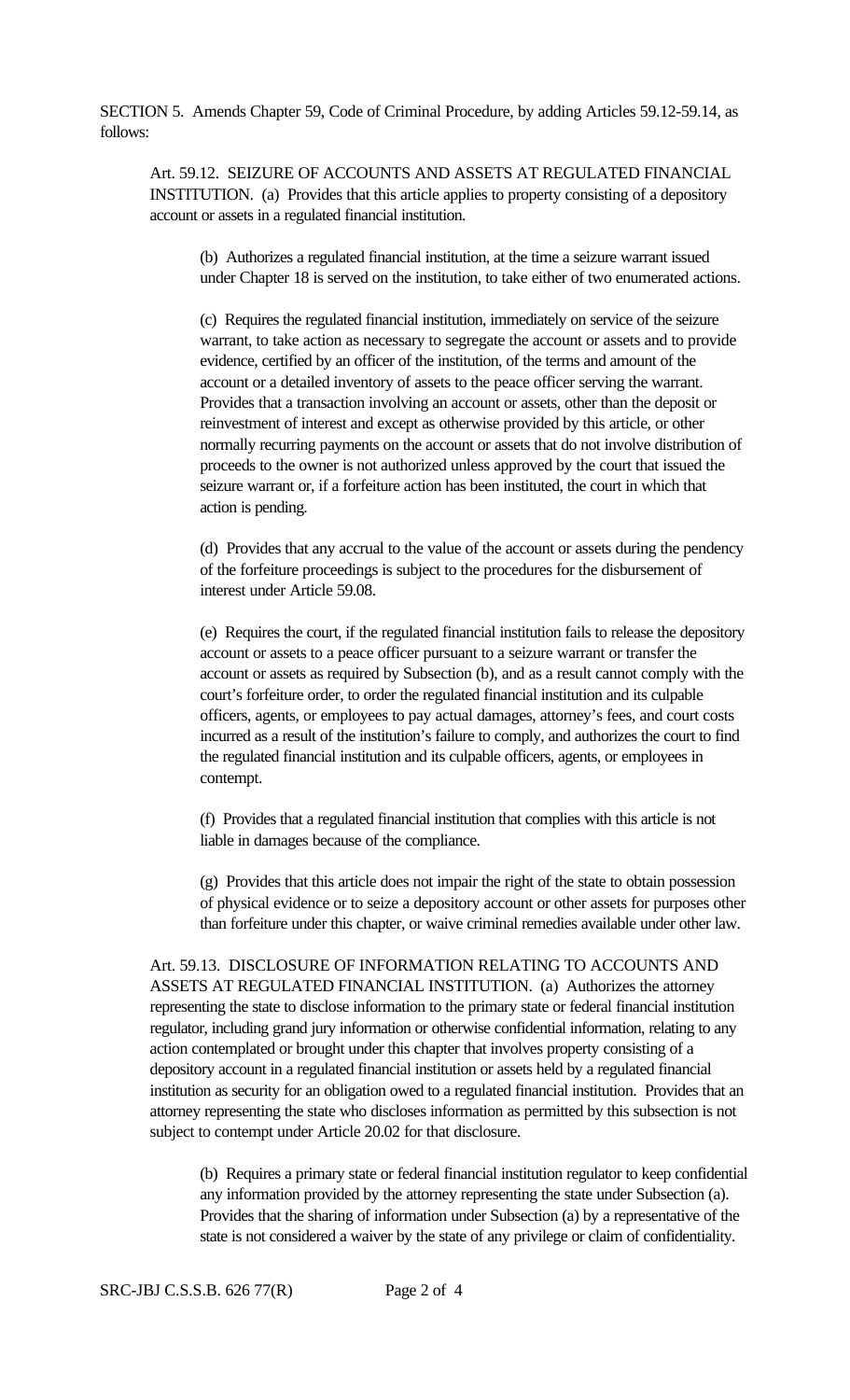(c) Provides that a regulator described by Subsection (b) commits an offense if the regulator knowingly discloses information in violation of this article. Provides that an offense under this subsection is punishable by confinement in jail for a period not to exceed 30 days, a fine not to exceed \$500, or both such confinement and fine.

Art. 59.14. NOTICE TO PRIMARY STATE AND FEDERAL FINANCIAL INSTITUTION REGULATORS. (a) Requires the attorney representing the state, before taking any action under this chapter that implicates a potentially culpable officer or director of a regulated financial institution, to notify the banking commissioner, who is required to then notify the appropriate state or federal financial institution regulator.

(b) Requires a state or federal financial institution regulator to keep confidential any information provided by the attorney representing the state under Subsection (a).

(c) Provides that a regulator described by Subsection (b) commits an offense if the regulator knowingly discloses information in violation of this article. Provides that an offense under this subsection is punishable by confinement in jail for a period not to exceed 30 days, a fine not to exceed \$500, or both such confinement and fine.

(d) Provides that the provision of notice under Subsection (a) is not considered a waiver of any privilege or claim of confidentiality.

SECTION 6. Makes application of this Act prospective.

SECTION 7. Effective date: September 1, 2001.

# **SUMMARY OF COMMITTEE CHANGES**

Differs from the original by amending the relating clause to include provisions for penalties.

SECTION 1. No change.

SECTION 2. Differs from the original by amending provisions pertaining to the prohibition, under certain conditions, of interest in property being forfeited. Amends previously proposed language regarding a lien interest during the pendency of proceedings.

SECTION 3. Differs from the original by adding Subsection (d) pertaining to a peace officer's potential criminal liability under Section 39.03 (Official Oppression), Penal Code.

SECTION 4. Differs from the original to replace a reference to certain documents received by the attorney representing the state with a reference to those documents received by the peace officer executing the warrant in a certain manner.

SECTION 5. Differs from the original by amending provisions pertaining to the procedures for seizure of accounts and assets at regulated financial institutions. Deletes previously proposed Subsection (d) pertaining to liquidation of assets without court action. Adds provisions pertaining to an attorney representing the state who discloses certain information not being subject to contempt for that disclosure. Adds provisions providing for an offense by a regulator if the regulator knowingly discloses information in violation of this article. Amends provisions pertaining to notification before certain actions are taken. Deletes previously proposed Subsection (b) pertaining to a limitation of the effect of an action. Adds provisions providing for an offense by a regulator knowingly discloses information in violation of this article.

Deletes previously proposed SECTION 6 which amended Section 34.03, Penal Code.

SRC-JBJ C.S.S.B. 626 77(R) Page 3 of 4